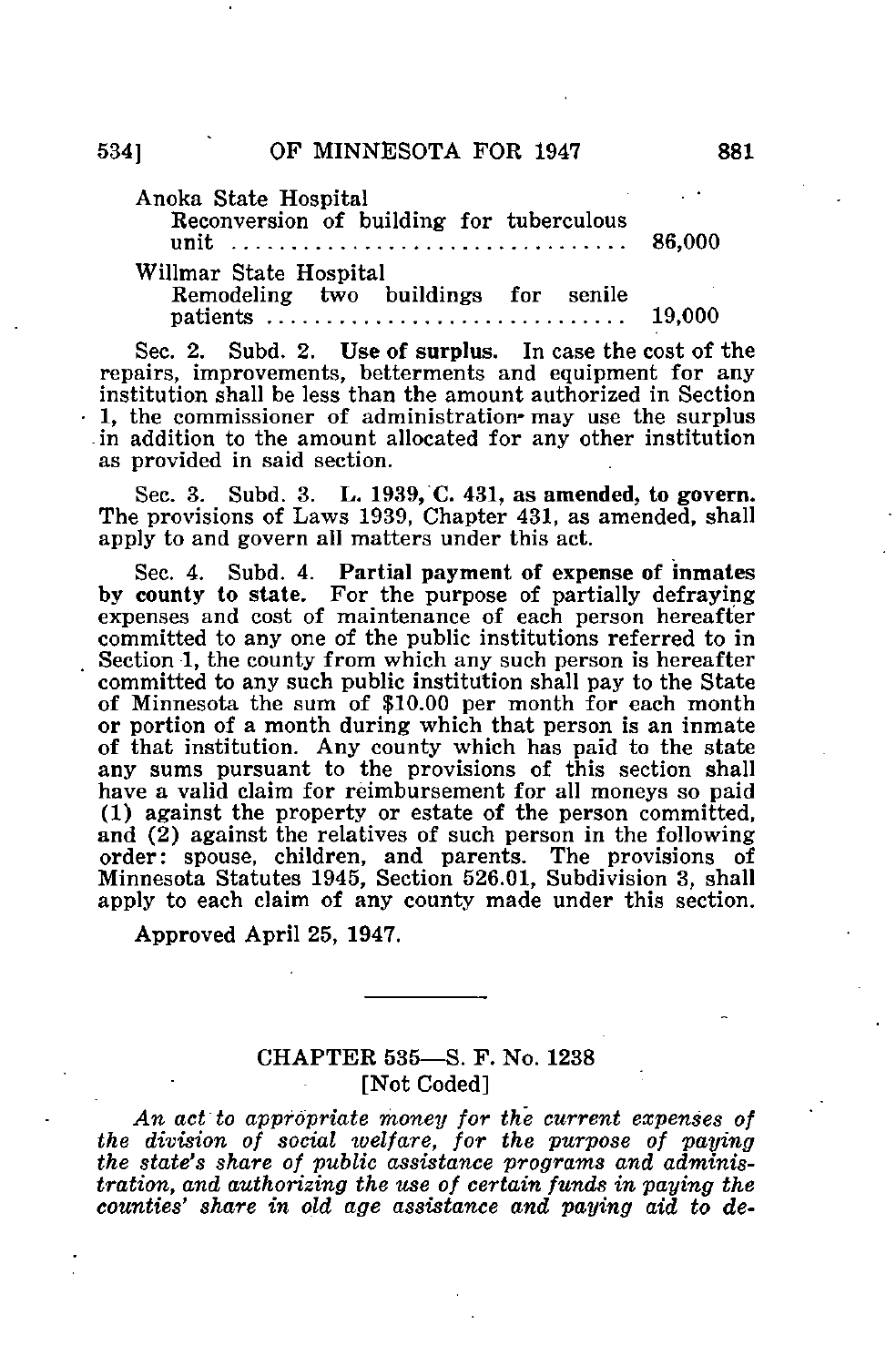$p$  nendent children in certain counties and providing for accounting and budgeting procedure; for salaries, current expense, buildings and improvements for the sanatorium for consumptives, providing for the establishment of a resolving fund, repealing Extra Session Laws 1937, Chapter 55, and providing for'transfers from certain funds to other funds.

Be it enacted by the Legislature of the State of Minnesota:

## Welfare Appropriation Bill

Section 1. Division of social welfare; appropriations. There is hereby appropriated out of the general revenue fund of the state of Minnesota the sum of \$25,134,520.15 to be expended by the director of social welfare for the purposes provided in the following sections of this act.

Sec. 2. Support of the aged. Of the amount appropriated by Section 1, not more than the following sums shall be used for care, relief and support of the aged as provided in Extra Session Laws 1935, Chapter 95.

For the year ending June 30,  $1948...$ ........\$8,655,724 For the year ending June 30,  $1949...$   $\dots$   $9,451,135$ 

. An amount not to exceed \$110,000 annually of the above appropriation may be expended by the division of social welfare for the following purposes:

1. As supplemental reimbursement to counties unable to pay their full share of old age assistance due to a high rate of tax delinquency or having more than 50 per cent of their area in state or federal forest lands;

2. As reimbursement to any county for its share of old age assistance granted in any quarter of the fiscal year ending June 30 to Indians, if the Indian population is so large that the county cannot pay the old age assistance so granted without increasing the mill rate of the tax levy in the county, so that it will cause increased tax delinquency;

3. As reimbursement to any county for its share of old age assistance paid in any quarter of a fiscal year ending June 30 if the assessed valuation of such county does not exceed \$1,000,000 exclusive of money and credits, as shown by the last annual report of the commissioner of taxation;

4. As reimburseemnt to any county of its share of old age assistance granted in any quarter of a fiscal year ending June 30 to persons who were formerly cared for by the state

 $\ddot{\phantom{0}}$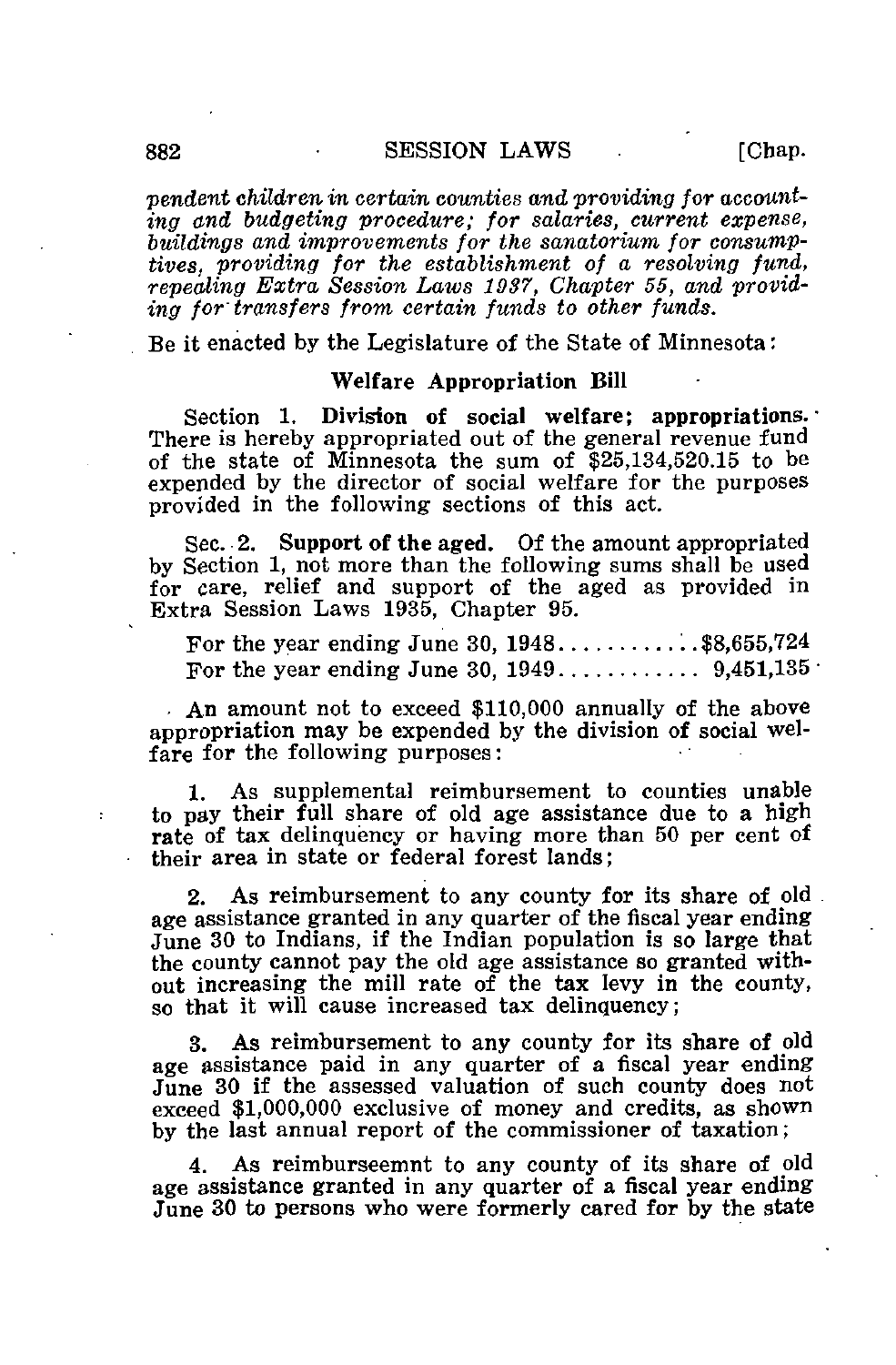at Camp Savage and whose county of settlement could not be determined, provided such old age assistance was paid at the request of the state agency.

Provided that no reimbursement shall be made pursuant to the immediate paragraphs 1, 2, 3 and 4, unless such county, or counties, shall qualify under the rules and regulations of the director of social welfare as approved by the governor, after consultation with the Minnesota public relief advisory committee in the manner provided by Laws of 1941, Chapter 525, Sections 5 and 6..

Sec. 3. Care of dependent children. Of the amount appropriated by Section 1, not more than the following sums shall be used for care, relief and support of dependent children :

For the year ending June  $30, 1948...$   $31,459,000$ For the year ending June 30,  $1949...$   $1651,651,900$ 

An amount not to exceed \$60,000 annually of the above amounts may be used as supplemental reimbursement to counties unable to pay their full share of aid to dependent children due to a high rate of tax delinquency, or having more than 50% of their area in state or federal forests, eligibility to receive reimbursements to be contingent upon the qualifications provided in Section 2 for old age assistance.

Sec. 4. Care of the blind. Of the amount appropriated by Section 1, not more than the following sums shall be used for the care, relief and support of the blind:

For the year ending June 30,  $1948...$   $347,945$ For the year ending June 30,  $1949$ ..........\$363,683

Sec. 5. Vocational rehabilitation of the blind. Of the amount appropriated by Section' 1, not more than the following sums shall be used for vocational rehabilitation of the blind:

For the year ending June 30,  $1948$ ............\$13,685 For the year ending June 30,  $1949$ .............\$13,685

The sum of \$2,500 each year out of the amount above appropriated shall be paid into a revolving fund for the purchase of equipment and supplies for establishing and operating of vending stands by blind persons.. All income, receipts, earnings and federal grants due to the operation thereof shall also be paid into said fund, and all equipment.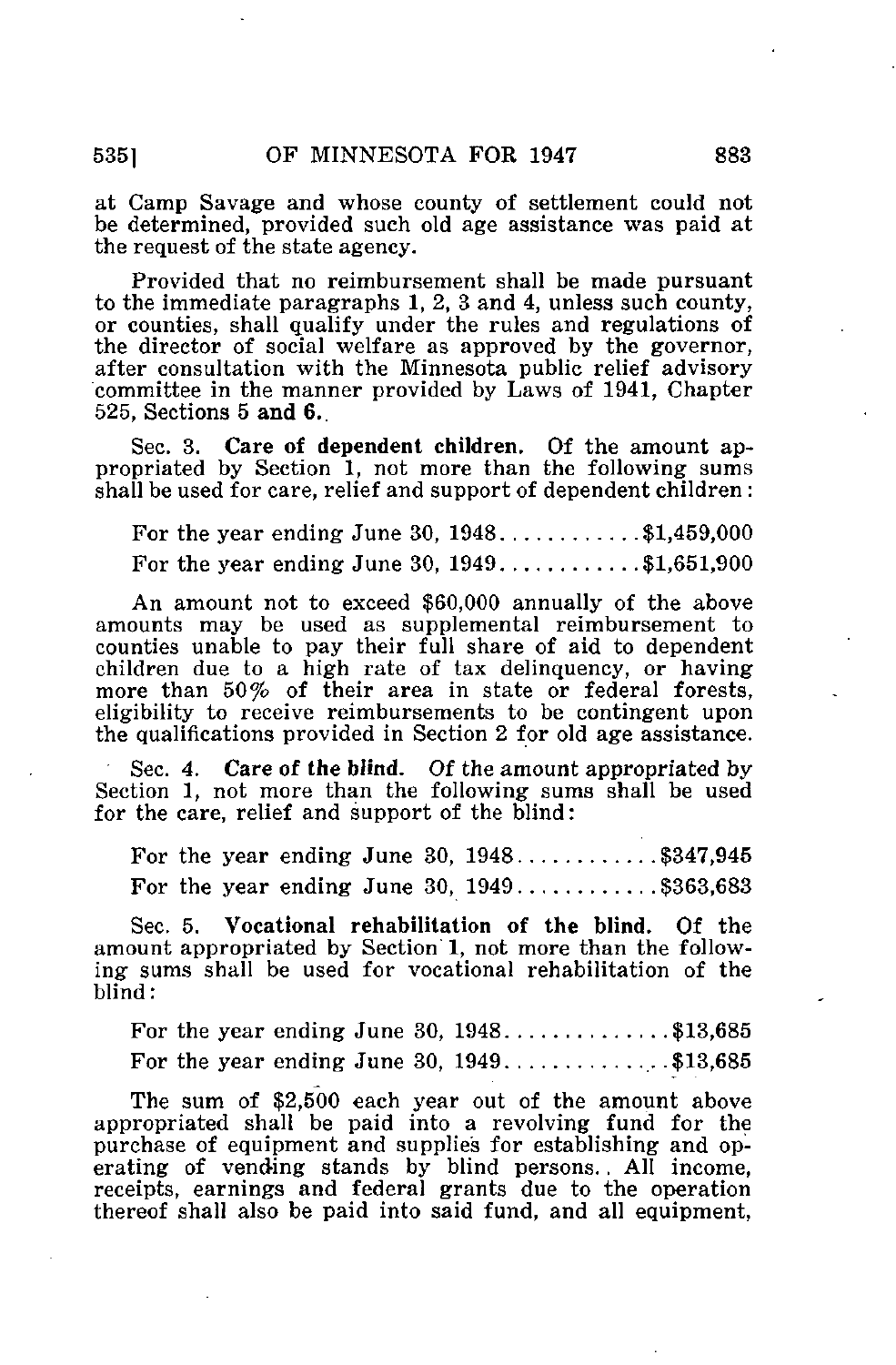supplies and expenses for the setting up of such stands to be so operated, shall be paid from said fund.

Sec. 6. Aid of county sanatoria. Of the amount appropriated by Section 1, not more than the following sums shall be paid for county sanatoria:

For the year ending June 30,  $1948...$   $\dots$   $325,000$ 

For the year ending June 30,  $1949...$   $\dots$  \$325,000

Sec. 7. Administration of division. Of the amount appropriated by Section 1, not more than the following sums shall be used for the administration of the division of social welfare and relief:

For the year ending June 30,  $1948...$   $364,616.50$ For the year ending June 30,  $1949...$   $371,150.50$ 

Of the amount appropriated by this Section 7, the amount of \$7,500 each year is for the salary of the director of social welfare. Of the amount appropriated for salaries herein, \$15,030 is for salary increases for the year ending June 30, 1948, and \$11,064 for salary increases for the year ending June 30, 1949.

Sec. 8. Care of dependent children. Of the amount appropriated by Section 1, not more than the following sums shall be used for the care and support of dependent and neglected children:

For the year ending June 30,  $1948...$   $109,679$ For the year ending June 30,  $1949...$   $\dots$  \$110,087.

Of the amount appropriated by this Section 8, \$21,459 is for salaries and \$780 for salary increases for the year ending June 30, 1948, and \$22,239 is for salaries and \$708 for salary increases for the year ending June 30, 1949.

Sec. 9. Support of children under guardianship. Of the amount appropriated by Section 1, not more than the following sums shall be used for the support and care of children under guardianship:

For the year ending June 30,  $1948$ ..........\$150,000 . For the year ending June 30,  $1949...$   $150,000$ 

Sec. 10. Sanatorium for consumptives. Of the amount appropriated by Section 1, not more than the following sums shall be used for the purposes specified for the sanatorium for consumptives: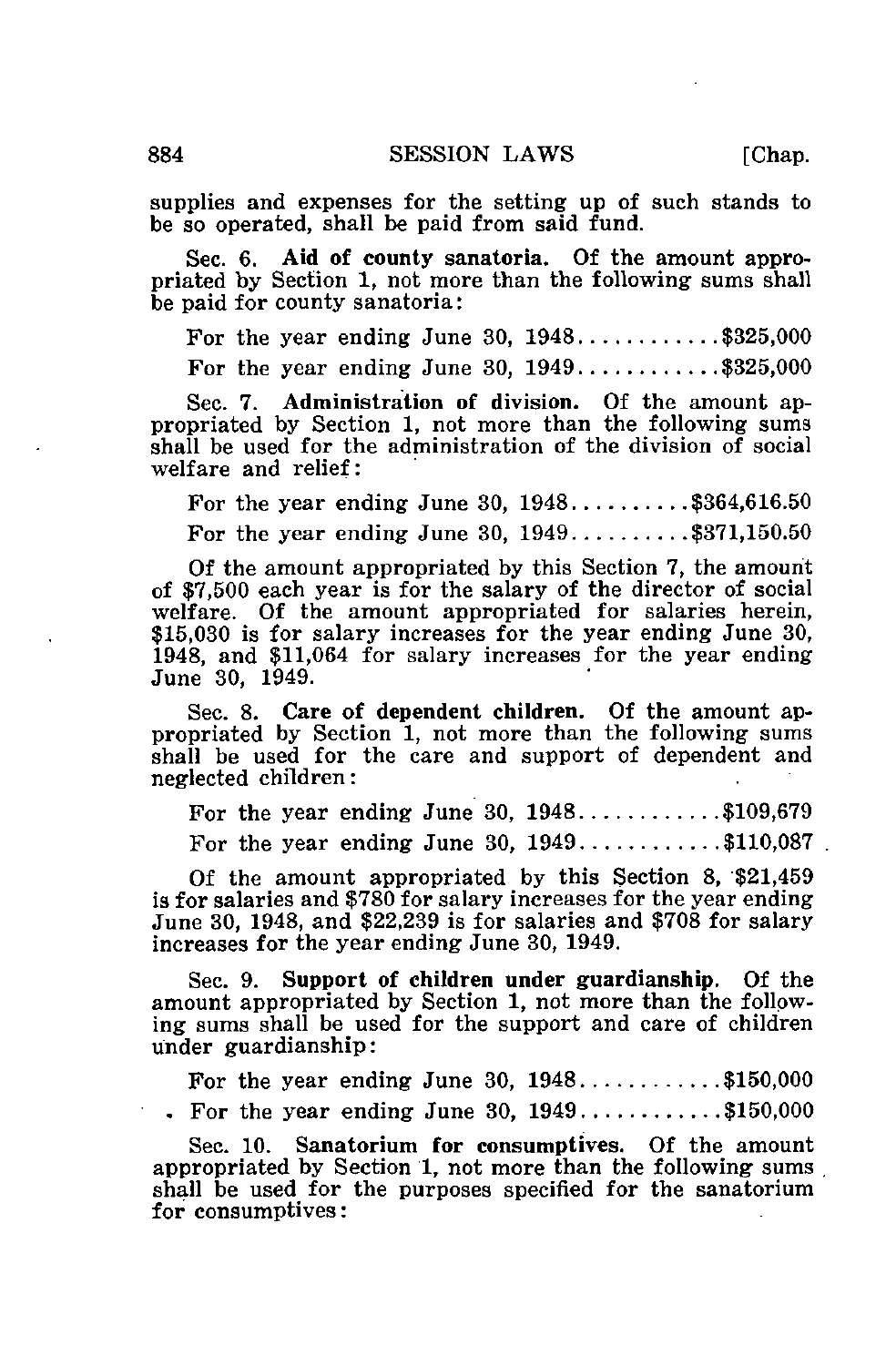## Appropriations Available for Year ending

| Current Expense  June 30, 1948                          |               | \$197,200   |
|---------------------------------------------------------|---------------|-------------|
| Current Expense $\dots \dots \dots \dots$ June 30, 1949 |               | \$197,300   |
| Salaries                                                | June 30, 1948 | \$408,016   |
| Salaries                                                | June 30, 1949 | \$419,872   |
| Repairs and Replacements June 30, 1948                  |               | \$9,000     |
| Repairs and Replacements June 30, 1949                  |               | 9.000<br>\$ |
| Sewage Disposal Plant and Chapel June 30, 1949          |               | 4,200<br>\$ |
| Automotive Equipment  June 30, 1948                     |               | 2,250<br>S  |
| Automotive Equipment                                    | June 30, 1949 | 2,375<br>\$ |
| Painting Water Tanks                                    | June 30, 1949 | 2,500<br>\$ |
| Cold Water Supply Main June 30, 1948                    |               | 2,400<br>\$ |
| Remodeling dormitory Building June 30, 1948             |               | 15,000      |

Of the amount appropriated for salaries herein, \$13,212 is for salary increases for the year ending June 30, 1948, and \$11,856 is for salary increases for the year ending June 30, 1949,

Employees' Comepnsation for the year ending June 30, 1947 \$3,117.15

Sec. 11. Salary increases. The amounts appropriated for salary increases herein are intended to constitute a maximum liability for that purpose in the various accounts for which such an appropriation is made, and the various officials are directed to permit salary increases in such manner that there shall be available sufficient funds for salary increase for each employee in each department in accordance with the law in relation to salary increases. Salary increases shall not be granted unless sufficient funds remain unobligated in the department by reason of previously granted salary increases, so that the liability for all salary increases, if they were all to be paid for a twelve months' period, would not exceed the funds provided for that purpose in this act.

Sec. 12. Disposition of certain funds. All funds, sums of money, or other resources provided or to be received, including all receipts, collections, legislative allocations, transfers and other income and receipts properly belonging to and to be used for financing activities, programs and projects now or hereafter under the supervision and jurisdiction of the director of social welfare not otherwise specifically designated as income or credits to other state departments or funds by law excepting all receipts of the sanatorium for consumptives, excepting the income from swamp land trust fund, shall